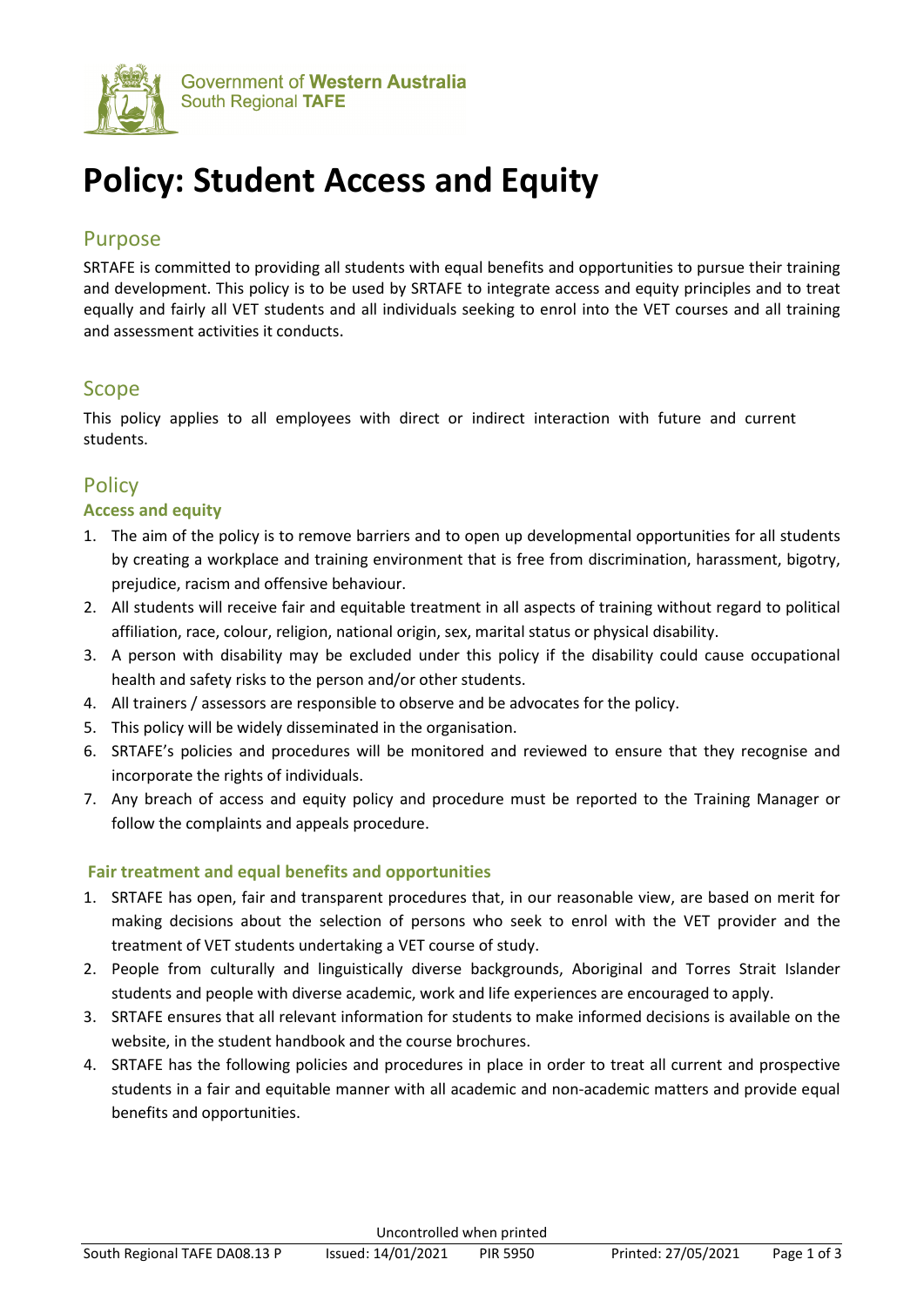## Relevant documents

Enrolment Policy and Procedure Complaints Policy and Procedure Academic Appeals Policy, Work Instruction and Application Form DTWD Fees and Charges Policy Withdrawal/Refund Management Work Instruction; Application for Withdrawal from Class/Refund Form Privacy Policy and procedure

# Relevant legislation

Age Discrimination Act 2004 [Sex Discrimination Act](http://scaleplus.law.gov.au/html/pasteact/0/171/top.htm) [1984](http://scaleplus.law.gov.au/html/pasteact/0/171/top.htm) Sex and Age Discrimination legislation Amendment Act 2011 Disability Discrimination Act 1992 Disability Discrimination Amendment (Education Standards) Act 2005 Disabilities Services Act 1986 The Disability Services Amendment Act (2016) Equal Opportunity Act (1984) The Equal Opportunity Amendment Act (1988) [Racial Discrimination Act](http://scaleplus.law.gov.au/html/pasteact/0/47/top.htm) [1975](http://scaleplus.law.gov.au/html/pasteact/0/47/top.htm) The [Australian Human Rights Commission Act](http://www.austlii.edu.au/au/legis/cth/consol_act/hraeoca1986512) [1986](http://www.austlii.edu.au/au/legis/cth/consol_act/hraeoca1986512) Higher Education Support ACT 2003 (Schedule 1A, Clause 18) Higher Education Support VET Guideline 2015 (Part 5, Section 41) VET Student Loan ACT 2016 (Part 5, Division 1, Section 48) VET Student Loan Rules 2016 (Part 7, Division 1, Subdivision C, Section 84)

# Definitions

**Access and Equity** means policies and approaches aimed at ensuring that VET is responsive to the individual needs of clients whose age, gender, cultural or ethnic background, disability or sexuality, language skills, literacy or numeracy level, unemployment t, imprisonment or remote location may present a barrier to access, participation and the achievement of suitable outcomes.

## **Discrimination**

## **Direct discrimination**

Direct discrimination is any action which specifically excludes a person or group of people from a benefit or opportunity, or significantly reduces their chances of obtaining it, because their status or personal characteristics, irrelevant to the situation (e.g., sex, ethnic origin) are applied as a barrier. Direct discrimination has as a focus assumed differences between people.

#### **Indirect discrimination**

Indirect discrimination is the outcome of rules, practices and a decision which treats people equally and therefore appear to be neutral; but which, in fact, perpetuate an initially unequal situation and therefore significantly reduce a person's chances of obtaining or retaining a benefit or opportunity. Rules, practices and decisions are applied to all groups alike but it is the very assumption of a likeness that constitutes the discrimination.

#### **F** Systemic discrimination

A system of discrimination perpetuated by rules, practices and decisions which are realised in actions that are discriminatory and disadvantage a group of people because of their status or characteristics and serve to

| Uncontrolled when printed     |                    |                 |                     |             |  |
|-------------------------------|--------------------|-----------------|---------------------|-------------|--|
| South Regional TAFE DA08.13 P | Issued: 14/01/2021 | <b>PIR 5950</b> | Printed: 27/05/2021 | Page 2 of 3 |  |